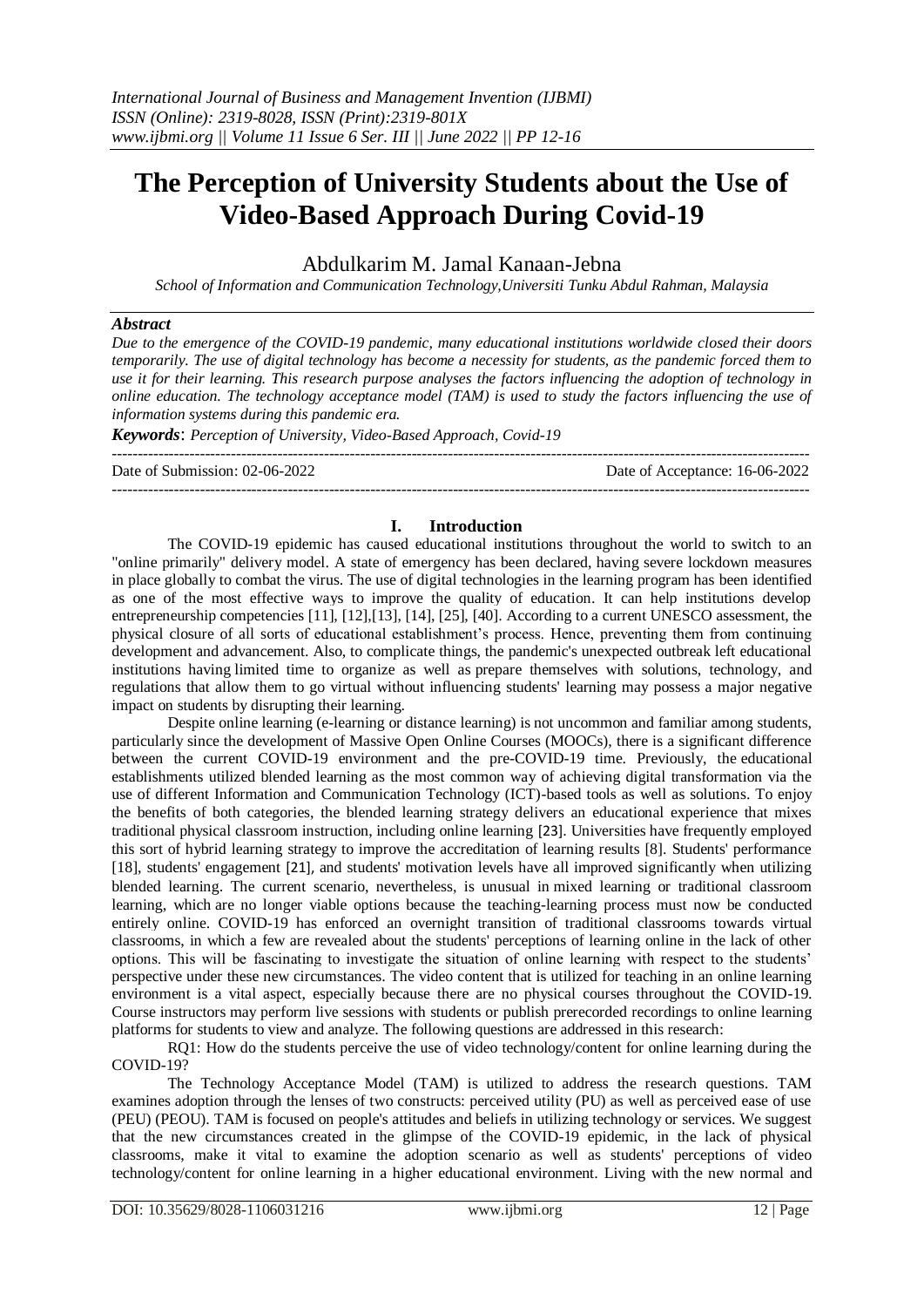comprehending student perception can help information technology developers and course instructors construct enhanced and more efficient video learning content. Universities are the same companies that they are identical towards performance as mentioned by several studies in both developed and developing countries ([16]; [17]; [21]; [25]; [29]; [31] ; [33]; [34]; [40]; [36]; [38], and other work's evidences established such as [19]; [22]; [42], [2];[19]). Furthermore, see for example [5]; [7] ; [41]; [35]; [33]; [12]; [2]; [18]; [38]; [44]; [34]; [32].

# **II. Literature Review**

**Online Learning** Though there are numerous of literature focusing on the use of online learning systems via different challenges or stakeholders, relatively few focus solely on the students' perceptions of a system focused primarily on the video contents utilized for learning [37]. Nonetheless, we begin with a brief examination of the few works accessible in this area, namely the utilization of films and associated audiovisual information for the aim of online learning, in this section.

Given the rise in worldwide Internet speeds, there has been a continuous increase in the usage of instructional recordings in various settings and places; nevertheless, this expansion has been disorganized due to a lack of a clear implementation plan by either instructors or educational administrators {1], {2], [7], [9], [20]. Educational videos have recently become popular as supplementary teaching tools, notably in blended learning [30]. Furthermore, several of the world's top colleges now provide video courses through the Internet. From the student's perspective, there are several reasons to watch videos relating to what they are learning, in the range of strengthening their understanding and knowledge to compensating for missed classes [2]. Additionally, compared to the usual textbooks utilized in the classroom, video lectures may provide students with extra material that will help them learn faster. As a result, current research has mostly employed video content to promote active learning, allowing students to possess a tangible cognitive presentation of the things they study in classroom settings. For example, some researchers have utilized video footage to imitate a laboratory experiment or demonstrate practical applications. Students are generally enthusiastic about videos because they can interpret how things function, which is tough to explain through words or visuals. Nonetheless, the findings of several researches in depict a contrasting picture, indicating that the utilization of video content is ineffective for students. Likewise, has found that students frequently skip video recordings, negatively impacting their learning outcomes as well as in-class performance. Apart from that, we discover that all of the works mentioned above emphasize benefits/drawbacks or design principles of utilizing videos for online learning, having little information concerning students' perceptions and adoption of video technology/content that may secure the success and long-term viability of these tools. It is necessary to explore the adoption component of video-based learning in order to improve the education literature, especially during COVID-19, when using videos is the primary alternative accessible owing to the educational institutions' physical closure.

Several studies have been done on video technology for educational purposes. [11] investigated the variables of students' behavioral intention to utilize a video-based system using a TAM-based methodology. Rather than evaluating the adoption scenario in a real usage context, they seek to ascertain external exogenous characteristics that might increase TAM's forecasting potential. [1] conduct another TAM-based investigation to determine the extrinsic motivating elements influencing the behavioral intention to utilize YouTube in a laboratory-based learning scenario. This research, nevertheless, emphasizes behavioral intention rather than actual usage behavior. [19] provide an experimental ground for computer engineering students to investigate their adoption of an online learning environment for virtual laboratory as well as game-based learning. Also, they remark on the usefulness of a TAM-based technique for conducting virtual laboratory sessions.[10] investigated how hedonic incentives, social influence, and performance expectancies impact students' intentions to embrace a social video platform for learning (employing YouTube as a case study).

# **The technology acceptance phenomenon**

TAM has been broadly utilized to analyze the phenomena of technology adoption, intention to utilize information systems (IS), and associated developments [19] since it was first presented by [45], [46], [47], [48], [49],[3]. Despite the fact that the presence of similar IS theories, for example, "Unified Theory of Acceptance and Use of Technology" or "Innovation Diffusion Theory", TAM's soundness, simplicity, as well as flexibility have contributed to its appeal. As per TAM, two primary aspects affect the user's attitude: PU (the extent to which an individual considers that utilizing a particular system enhances their job performance) as well as PEOU (the extent to which an individual considers that utilizing a particular system enhances their job performance or simply be free of effort). TAM was utilized to describe the adoption intentions of a range of new technologies, as well as new educational technologies. Since it forecasts future usage of technology, instead of the experience gained after utilizing it, the original TAM model [3] is meant to generate probability ratings instead of actual ratings. The TAM questionnaire was updated in this research to meet the current requirements,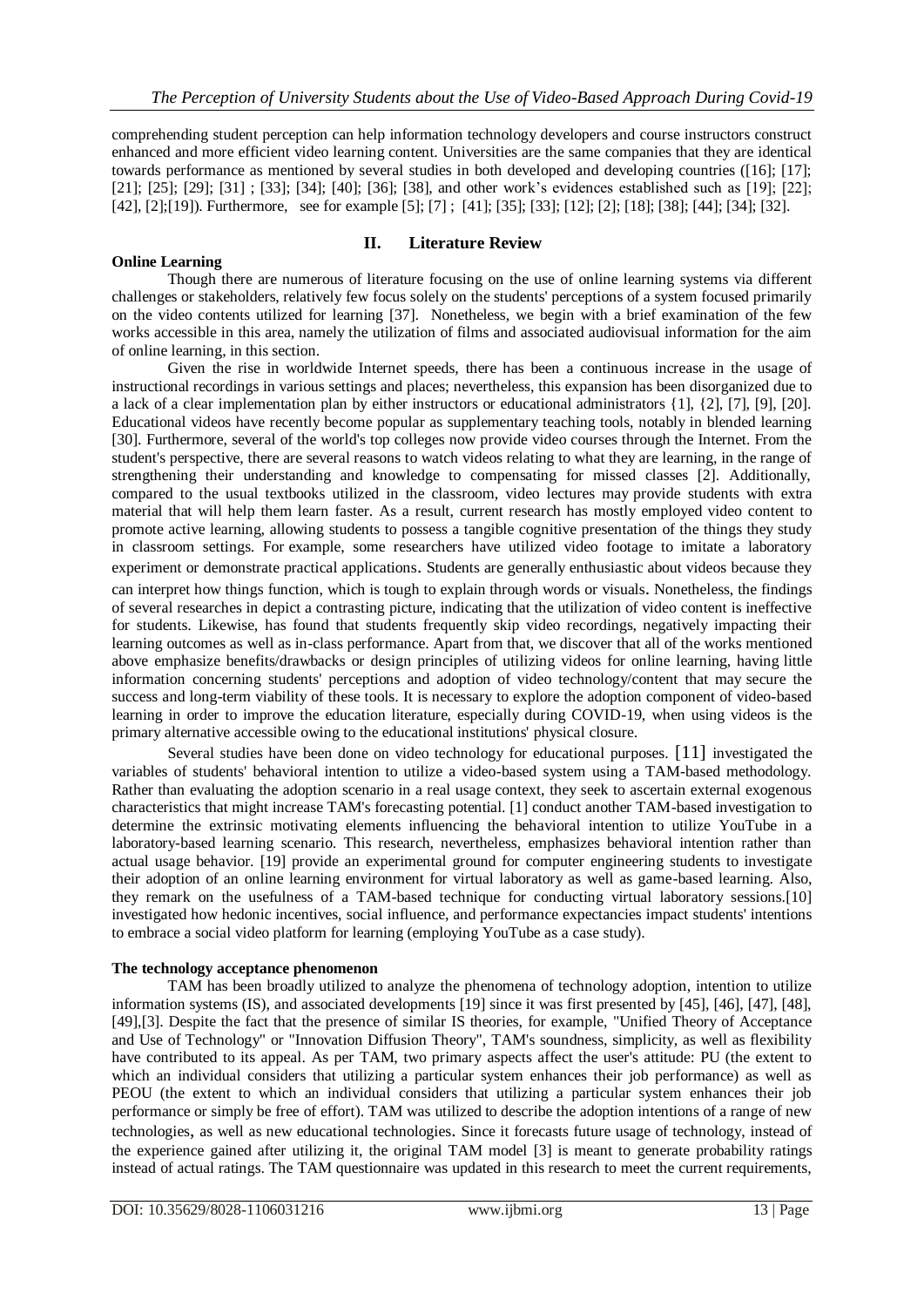as the objective is to determine the actual usage situation (after engaging with respect to the video/system contents) instead of forecasting the use's possibility.

#### **Theoretical Framework**

The following acceptance-related hypotheses are offered based on the original TAM version:

H1: Perceived ease of use possesses a significant effect on the perceived usefulness of utilizing video technology/content for online learning

H2: Perceived ease of use possesses a significant effect on the attitude toward utilizing video technology/content for online learning

H3: Perceived usefulness possesses a significant effect on the attitude toward utilizing video technology/content for online learning

H4: Perceived usefulness possesses a significant effect on the actual usage of video technology/content for online learning

H5: Attitude toward use possesses a significant effect on the actual usage of video technology/content for online learning

The main alteration to TAM for this project is that the behavioral intention construct has been omitted in favor of considering the actual usage case. This is in accordance with our study goals, which include determining how students feel after using the system. Current studies distinguish between behavioral intent and actual usage [7]. Provided that a study model may identify behavioral intention, it might be unable to predict actual system usage [33]. As a result, behavioral intention cannot be a reasonable proxy for actual system usage. Utilizing these two variables interchangeably is neither acceptable nor justifiable. Hence, the main aim of this project is actual usage.

## **III. Conclusion**

Owing to the educational institutions' global closure due to the COVID-19 epidemic, a new age of video-based learning has emerged. The present situation is one-of-a-kind, forcing students to employ digital tools for educational purposes. Nonetheless, awareness of the adoption variables is required for the effective use of such a system, and an integrated model based on the Technology Acceptance Model (TAM) is suggested. In addition, the moderating influences of gender are included in this study. For this investigation, hypotheses have been developed.

#### **REFERENCES**

- [1]. Abushammala, S. N., Alabdullah, T. T. Y., & Ahmed, E. R. (2015). Causal Relationship between Market Growth and Economic Growth. Comparison Study. European Journal of Business and Management 7(33).
- [2]. Ahmed, E. R., Alabdullah, T. T. Y., Ardhani, L., &Putri, E. (2021). The Inventory Control System's Weaknesses Based on the Accounting Postgraduate Students' Perspectives. Journal of Accounting and Business Education, 5(2), 1-8.DOI: http://dx.doi.org/10.26675/jabe.v5i2.19312.
- [3]. Ahmed, E. R. e. A.(2016). Zakat and Accounting Valuation Model. Journal of Reviews on Global Economics, 5(16-24), 24.
- [4]. Ahmed, E. R., Islam, M. A., Alabdullah, T. T. Y., and bin Amran, A. (2018). Proposed the pricing model as an alternative Islamic benchmark. Benchmarking: An International Journal 25, 2892–2912. doi: 10.1108/bij-04-2017-0077.
- [5]. Ahmed, E. R., Alabdullah, T. T. Y., Shaharudin, M. S., &Putri, E. (2020). Further Evidence on the Link between Firm's Control Mechanisms and Firm Financial Performance: Sultanate of Oman. Journal of Governance and Integrity, 4(1), 1-6.
- [6]. Ahmed, E. R., Alabdullah, T. Y., Islam, M. A., &Asmar, M. (2014) "Sukuk Legitimacy: A New Measurement Based on Content Analysis" 16th Malaysian Finance Association Conference in SasanaKijang Central Bank of Malaysia, Kuala Lumpur, June 4-6, 2014.
- [7]. Ahmed, E. R., Alabdullah, T. T. Y., Thottoli, M. M., &Maryanti, E. (2020). Does Corporate Governance Predict Firm Profitability? An Empirical Study in Oman. The International Journal of Accounting and Business Society, 28(1), 127-143.
- [8]. Ahmed, E. R., Aiffin, K. H. B., Alabdullah, T. T. Y., &Zuqebah, A. (2016). Zakat and Accounting Valuation Model. Journal of Reviews on Global Economics, 5, 16-24.
- [9]. Ahmed, E. R., A Amran, Alabdullah, T. T. Y., & , A Islam (2019). Testing The Legitimacy Index In Light Of Shariah Risks For Sukuk Markets. European Proceedings of Social and Behavioural Sciences 88.
- [10]. Ahmed, E. R., Islam, M. A., and & amp; Alabdullah, T. T. Y. (2017). The moderating role of Shariah supervisory board on sukuk pricing benchmark. International Journal of Excellence in Islamic Banking and Finance 6.
- [11]. Ahmed, E. R., Islam, A., Zuqibeh, A., &Alabdullah, T. T. Y. (2014). Risks management in Islamic financial instruments. Advances in Environmental Biology, 402-406.
- [12]. Ahmed, E. R., Islam, M. A., Alabdullah, T. T. Y., &Amran, A. B. (2019). A qualitative analysis on the determinants of legitimacy of sukuk. Journal of Islamic Accounting and Business Research, Vol. 10 No. 3, pp. 342-368.
- [13]. Alabdullah, T. T. Y., Yahya, S., & Ramayah, T. (2014b). Corporate Governance Mechanisms and Jordanian Companies' Financial Performance. Asian Social Science,10(22), p247.
- [14]. Ahmed, E. R., Alabdullah, T. T. Y &Shaharudin, M. S. (2020). Approaches to Control Mechanisms and Their Implications for Companies' Profitability: a Study in UAE. Journal of accounting Science, Vol. 4, no. 2, pp. 11-20.
- [15]. Ahmed, E. R., Rahim, N. F. A., Alabdullah, T. T. Y., &Thottoli, M. M. (2019). An examination of social media role in entrepreneurial intention among accounting students: a SEM study. Journal of Modern Accounting and Auditing, 15(12), 577-589.
- [16]. Ahmed, E. R., Alabdullah, T. T. Y., Amran, A., &Yahya, S. B. (2018). Indebtedness Theory and Shariah Boards: A Theoretical Approach. Global Business and Management Research, 10(1), 127-134.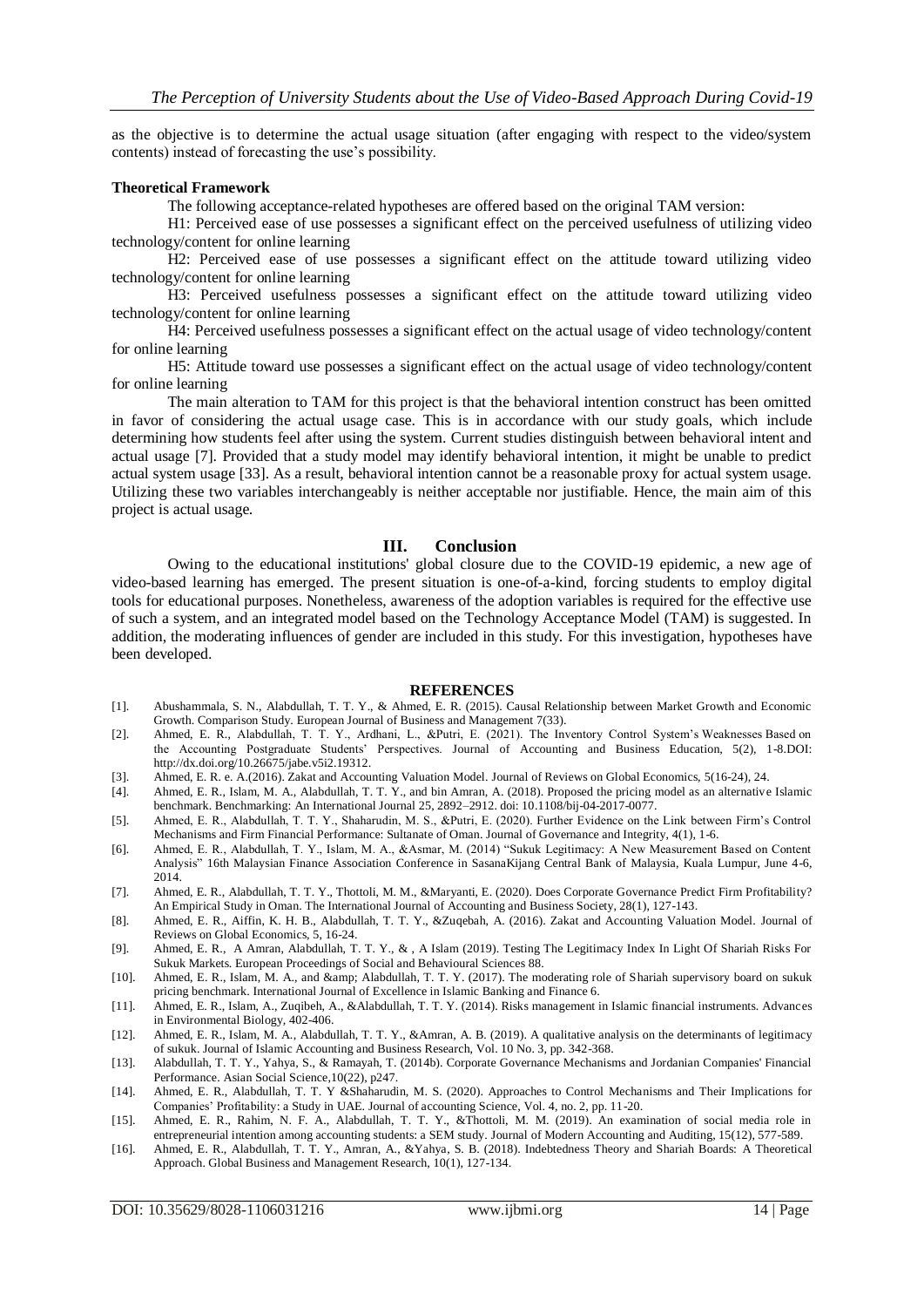- [17]. Ahmed, E. R., Islam, M. A., &Alabdullah, T. T. Y. (2014). Islamic sukuk: Pricing mechanism and rating. Journal of Asian Scientific Research, 4(11), 640.
- [18]. Alabdullah, T. T. Y., Al-Fakhri, I., Ahmed, E. R., & Kanaan-Jebna, A. 2021. Empirical Study Of The Influence Of Board Of Directors'feature On Firm Performance. Russian Journal of Agricultural and Socio-Economic Sciences. 11(119), 137-146.
- [19]. Alabdullah, T. T. Y. (2021). Management accounting insight via a new perspective on the risk management companies' profitability relationship. International Journal of Intelligent Enterprise 7, In press.
- [20]. Alabdullah, T. T. Y., Al-Fakhri, I., Ahmed, E. R., & Kanaan-Jebna, A. 2021. Corporate Governance System and Firm Financial Performance. Acta Scientific Computer Sciences, 4 (6), 97-103.
- [21]. Alabdullah, T. T. Y., Ahmed, E. R., and Nor, M. I. (2020). The World Declining Economy And Coronavirus Pandemic: Systems Should Be Continued. Russian Journal of Agricultural and Socio-Economic Sciences 102, 89–96. doi: 10.18551/rjoas.2020-06.11.
- [22]. Alabdullah, T. T. Y. (2021). Ownership Structure and the Failure or Success of Firm Performance: Evidence from Emerging Market; Cross-sectional Analysis. International Journal of Business and Management Invention, 10(8).
- [23]. Alabdullah, T. T. Y. (2019). Management Accounting and Service Companies' Performance: Research in Emerging Economies, Australasian Accounting, Business and Finance Journal, 13(4), 100-118.doi:10.14453/aabfj.v13i4.8.
- [24]. Alabdullah, T. T. Y. (2017). Compensation committee, company board attributes, and company performance: The moderating effect of leadership position. Paper presented at the 2017 Wei International Academic Conference Proceedings, July 24-27, 2017, Business and Economics.
- [25]. Alabdullah, T. T. Y. (2016a). Are Board Size And Ownership Structure Beneficial In Emerging Markets' Firms? Evidence from Jordan. International Journal of Management & Information Systems (IJMIS), 20(3), 87-94.
- [26]. Alabdullah, T. T. Y. (2016d). Agency Theory Perspective: A Quantitative Study Of Accounting Performance Measures In Emerging Economies. ICTE Proceedings, New York.
- [27]. Alabdullah, T. T. Y., Ahmed, E. R., & Nor, M. I. (2018). New Ideas from Management, Finance and Accounting Perspective: The Research for A New Link Between A Company's Outcome and Risk Management. 5th International Conference on New Ideas in Management, Economics and Accounting.
- [28]. Alabdullah, T. T. Y. (2016c). Corporate Governance from The Perspective of The Past and The Present and The Need to Fill an International Gap. Risk Governance & Control: Financial Markets & Institutions, 6(4).
- [29]. Alabdullah, T. T. Y., Yahya, S., &Ramayah, T. (2014b). Corporate Governance Development: New or Old Concept? European Journal of Business and Management, 6(7), 312-315.
- [30]. Alabdullah, T. T. Y. (2016b). The Performance of Companies and The Board's Characteristics From the New Perspective of Manipulation Avoidance. Corporate Ownership & Control, 13(4), 279-286.
- [31]. Alabdullah, T. T. Y., Maryanti, E . (2021). Internal Control Mechanisms in Accounting, Management, and Economy: A review of the Literature and Suggestions of New Investigations. International Journal of Business and Management Invention, 10(9).
- [32]. Alabdullah, T. T. Y., Ahmed, E. R. (2021). New Insights to Investigate the Impact of Internal Control Mechanisms on Firm Performance: A Study in Oman. RisetAkuntansidanKeuangan Indonesia, Vol. 6,(2).
- [33]. Alabdullah, T. T. Y., Alfadhl, M. M. A., Yahya, S., & Rabi, A. M. A. (2014). The Role of Forensic Accounting in Reducing Financial Corruption: A Study in Iraq. International Journal of Business and Management, 9 (1), 26.
- [34]. Alabdullah, T.T.Y., Asmar, M. (2022). Under COVID-19 Pandemic Impact: Do Internal Mechanisms Play Fundamental Role in Corporations' Outcomes. Business Ethics and Leadership, 6(1), 84-92[. http://doi.org/10.21272/bel.6\(1\).84-92.2022.](http://doi.org/10.21272/bel.6(1).84-92.2022)
- [35]. Alabdullah, T. T. Y., Ahmed, E. R., & Ahmed, R. R. (2021). Organization features and profitability: Implications for a sample of Emerging Countries. Journal of Accounting and Business Education, 5(2), 43-52.DOI: http://dx.doi.org/10.26675/jabe.v5i2.16351.
- [36]. Alabdullah, T. T. Y., Ahmed, E. R., Mohammed Almashhadani, M, Yousif S, Almashhadani H, Almashhadani R, Putri, E (2021). How Significantly to Emerging Economies Benefit From Board Attributes and Risk Management in Enhancing Firm Profitability? Journal of Accounting Science 5(2).
- [37]. Almashhadani, H. A., & Almashhadani, M (2022). An overview of recent developments in corporate governance. International Journal of Business and Management Invention, 11(5), 39-44.
- [38]. Alabdullah, T. T. Y., Ahmed, E. R., (2020). A cross-sectional analysis of the influence of corporate governance features on the organizational outcomes: An assessment. International Islamic University Chittagong. 17(2). P.P 6-26.
- [39]. Alabdullah, T. T. Y., Yahya, S., Nor, M. I., &Majeed, F. Q. (2016). An Investigation of Corporate Governance from A New Perspective: Examining the Financial Performance of Companies and The Impact of Executive Turnover. Corporate Board: Role, Duties & Composition, 12(1).
- [40]. Alabdullah, T. T. Y., Ahmed, E. R., &Muneerali, M. (2019). Effect of Board Size and Duality on Corporate Social Responsibility: What has Improved in Corporate Governance in Asia?. Journal of Accounting Science, 3(2), 121-135.
- [41]. Alabdullah, T. T. Y., Ahmed, E. R. (2019). Board Diversity and Disclosure of Corporate Social Responsibility Link: A Study in Malaysia. Journal of Adv Research in Dynamic & Control System, 11(11).
- [42]. Alabdullah, T. T. Y. (2018). The relationship between ownership structure and firm financial performance. Benchmarking: An International Journal, 25(1), 319-333.
- [43]. Alabdullah, T. T. Y., Laadjal, A., Ries, E., & Al-Asadi, Y. A. A. (2018). Board Features and Capital Structure in Emerging Markets. Journal of Advanced Management Science, 6 (2).
- [44]. Alabdullah, T. T. Y., Nor, M. I., & Ahmed, E. R. (2018). The determination of firm performance in emerging nations: Do board size and firm size matter? Management, 5(3), 57-66.
- [45]. Alabdullah, T. T. Y., Ahmed, E. R., & Nor, M. I. (2019). Do board characteristics provide more enhancement for firm financial performance? A corporate governance perspective. New challenges in corporate governance: Theory and practice (pp. 89 -91). https://doi.org/10.22495/ncpr\_25.
- [46]. Alabdullah, T. T. Y & Ahmed, E. R. (2020). Audit Committee Impact on Corporate Profitability in Oman Companies: an Auditing and Management Accounting Perspective. RisetAkuntansidanKeuangan Indonesia, Vol. 5, no. 2, pp. 121-128.
- [47]. Alabdullah, T. T. Y. and Ahmed, E. R. (2018). Corporate Governance: To What Extent it is important in the Arab Countries. International Journal of Science and Research 7.
- [48]. Alabdullah, T. T. Y & Ahmed, E. R. &Abushammala, S. (2020). Growth of Companies: Empirical Study of the Companies Listed in Developing Economies. Journal of accounting Science, Vol. 4, no. 2, pp. 1-10.
- [49]. Alfadhl, M. M. A. F. and Alabdullah, T. T. Y. (2013). Determinants of the Managerial Behavior of Agency Cost and Its Influential Extent on Performance: A Study in Iraq. International Journal of Humanities and Social Science, 3–3.
- [50]. Alfadhl, M. M. A., Alabdullah, T. T. Y. (2016). Agency Cost and Management Behavior: The Role of Performance as a Moderator. International Journal of Science and Research (IJSR), 5(1), 1858-1864.